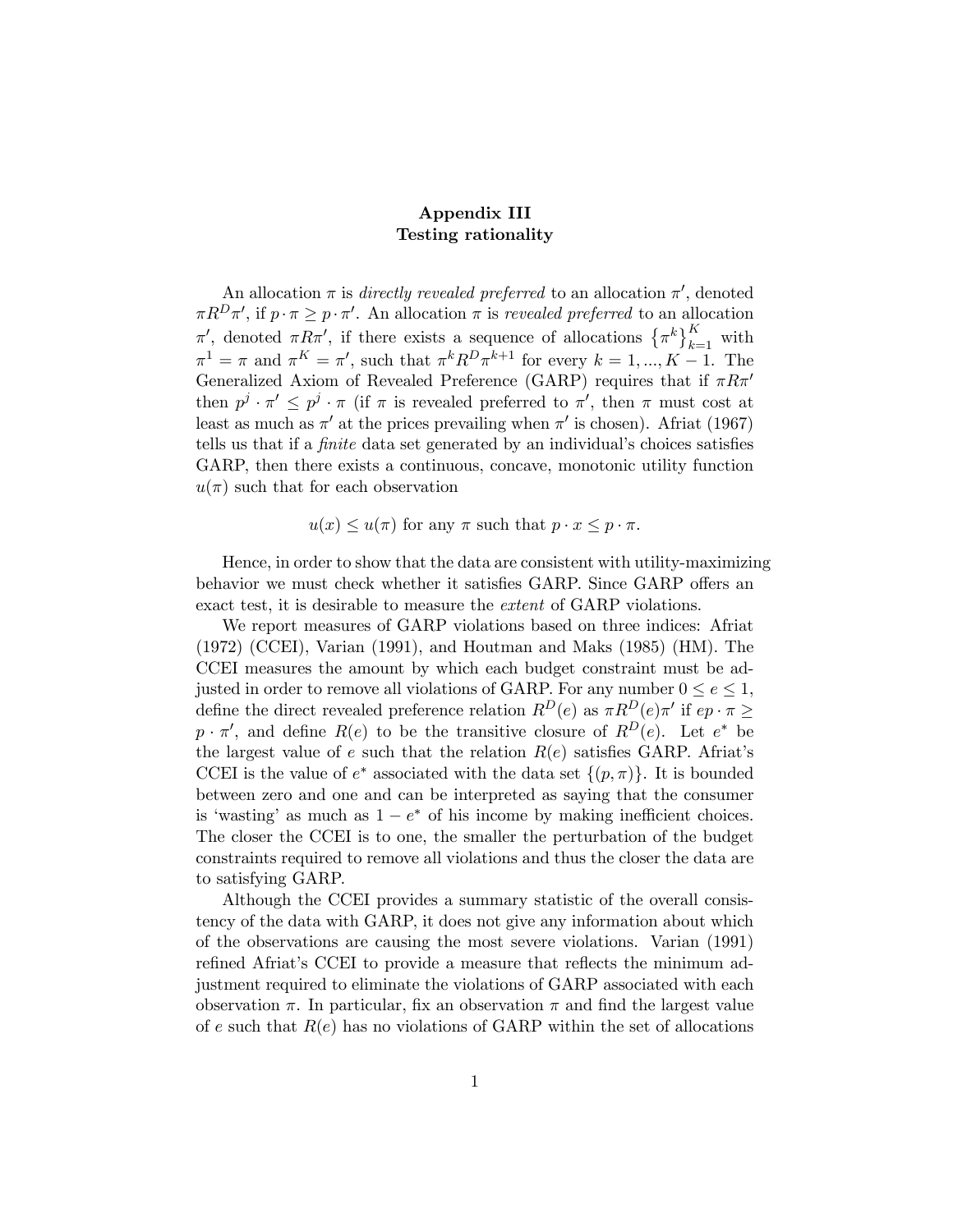$\pi'$  such that  $\pi R(e)\pi'$ . The value e measures the efficiency of the choices when compared to the allocation  $\pi'$ . Varian (1991) provides an algorithm that will select the least costly method of removing all violations by changing each budget set by a different amount which allows us to say where the inefficiency is greatest or least. To describe efficiency, Varian (1991) uses  $e^* = \min\{e\}.$  Thus, Varian's (1991) index is a lower bound on the Africat's CCEI.

Houtman and Maks (1985) (HM), finds the largest subset of choices that is consistent with GARP. This method has a couple of drawbacks. First, observations may be discarded even if the associated GARP violations could be removed by small perturbations of the budget constraint. Further, it is computationally very intensive and thus impractical if, roughly speaking, violations often overlap. As a result, we were unable to calculate this measure for a small number of subjects who often violated GARP, and we therefore report only lower bounds on the consistent set.

Table AIII1 reports, by subject, the values of the CCEI scores in the two- and three-person budget set experiments. The results presented in Table AIII1 allow for a narrow confidence interval of one token (for any  $\pi, \pi'$  if  $|\pi, \pi'| \leq 1$  then  $\pi$  and  $\pi'$  are treated as the same allocation). Figure AIII1A compares the distributions of the CCEI scores generated by a sample of 25,000 hypothetical random subjects and the distributions of the scores for the actual subjects in the three-person experiment. The histograms show that also in the three-person case actual subject behavior has high consistency measures compared to the behavior of the random subjects. Figure AIII1B compares the distributions of the Varian efficiency index in the two- and three-person experiments and Figure AIII1C compares the distributions of the HM index.

## [Table AIII1 here] [Figure AIII1 here]

Finally, we note that there is a very high probability that random behavior will pass the GARP test if the number of individual decisions is as low as it usually has been in experiments. To illustrate this point, we calibrated the choices of random 25,000 subjects over 10, 25 and 50 two-person budgets. The results are listed in the diagram below, which reports the fractions of high CCEI scores. Bronars' (1987) test (the probability that a random subject violates GARP) has also been applied to other experimental data. Our study has the highest Bronars power of one (all random subjects had violations). Hence, our experiment is sufficiently powerful to exclude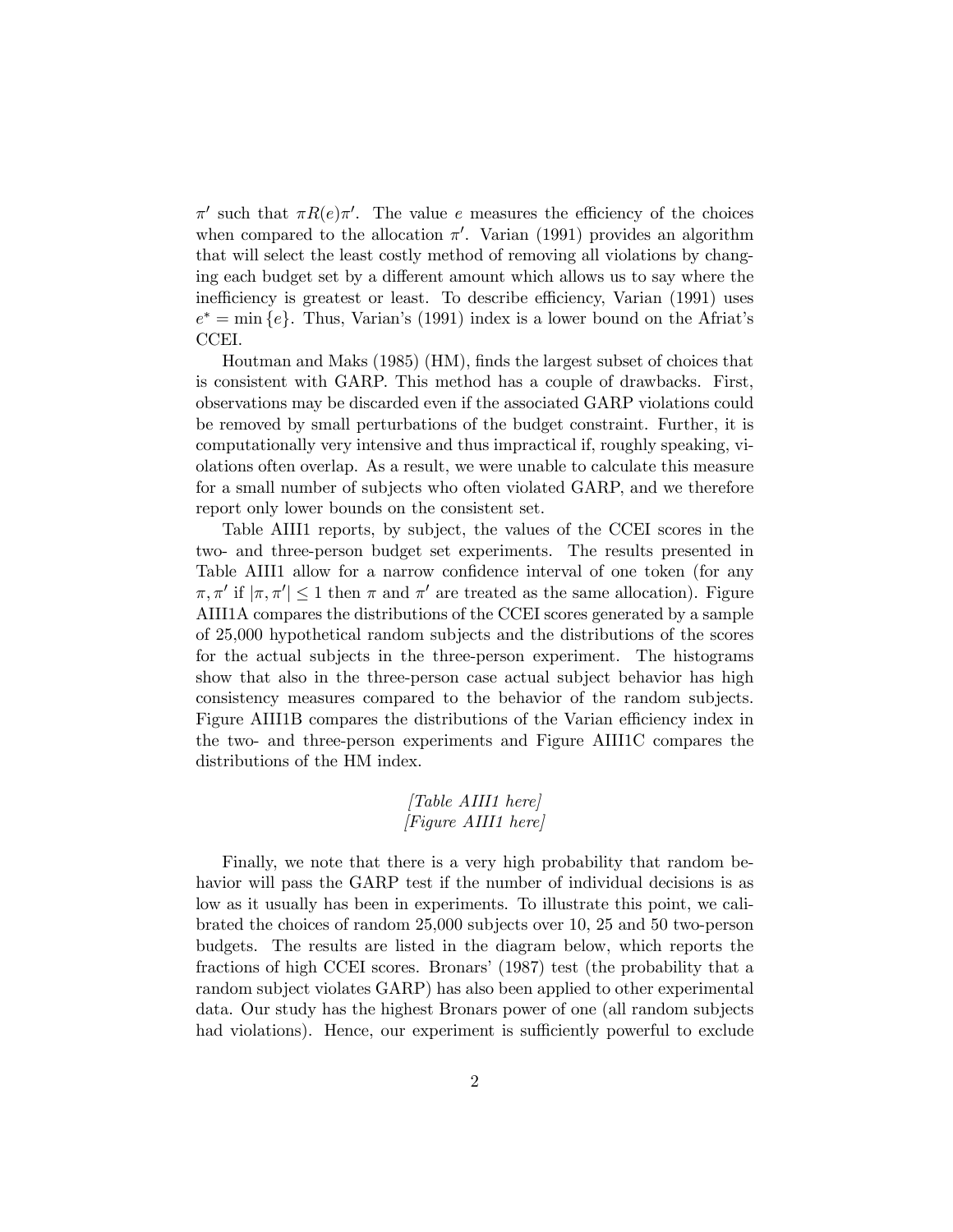the possibility that consistency is the accidental result of random behavior. Therefore, the consistency of our subjects' behavior under these conditions is not accidental.

| CCET         | 10    | 25           | 50    |  |
|--------------|-------|--------------|-------|--|
| $0.95 - 1.0$ | 0.202 | 0.043        | 0.001 |  |
| $0.9 - 0.95$ | 0.171 | $\mid 0.100$ | 0.007 |  |
| $0.85 - 0.9$ | 0.133 | 0.146        | 0.026 |  |

To make this more precise, we also generate a random sample of 25,000 hypothetical subjects who implement the CES utility function

$$
U_s = [\alpha(\pi_s)^\rho + (1-\alpha)(\pi_o)^\rho]^{1/\rho}
$$

with an idiosyncratic preference shock that has a logistic distribution

$$
\Pr(\pi^*) = \frac{e^{\gamma \cdot u(\pi^*)}}{\int \limits_{\pi: p \cdot \pi = m} e^{\gamma \cdot u(\pi)}},
$$

where the parameter  $\gamma$  reflects sensitivity to differences in utility. The choice of allocation becomes purely random as  $\gamma$  goes to zero, whereas the probability of the allocation yielding the highest utility approaches one as  $\gamma$  goes to infinity. Figure AIII2 summarizes the distributions of CCEI scores generated by samples of hypothetical subjects with  $\alpha = 0.75$  and  $\rho = 0.25$ , which is in the range of our estimates, and various levels of precision  $\gamma$ . Each of the 25,000 hypothetical subjects makes 50 choices from randomly generated two-person budget sets in the same way as the human subjects do. The data clearly show that our experiment is sufficiently powerful to detect whether utility maximization is in fact the correct model.

[Figure AIII2 here]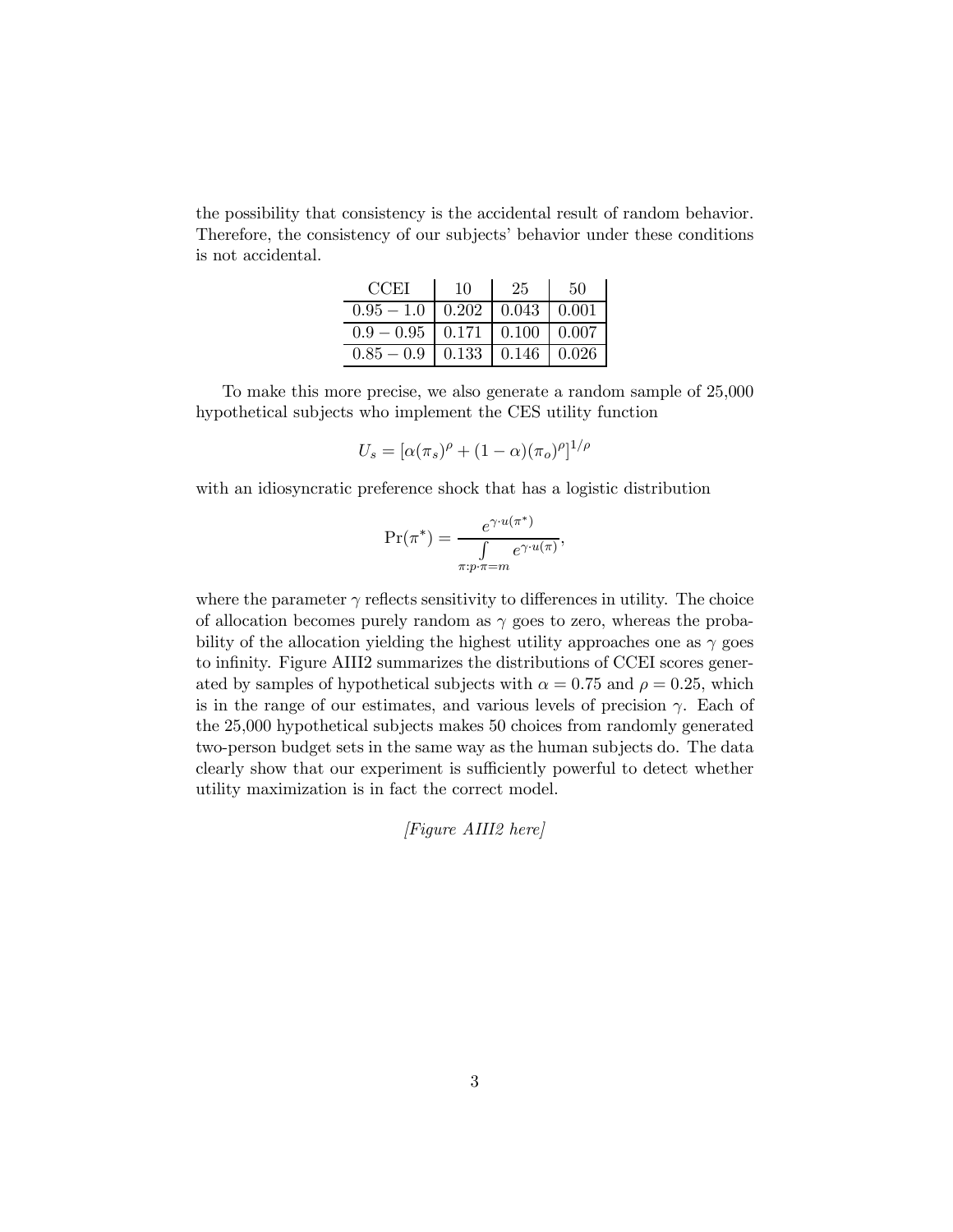| ID               | <b>GARP</b>      | <b>CCEI</b> | Varian | HM | $1 \le y \le p$ | ID | <b>GARP</b>      | <b>CCEI</b> | Varian | HM |
|------------------|------------------|-------------|--------|----|-----------------|----|------------------|-------------|--------|----|
| 1                | 376              | 0.844       | 0.464  | 39 |                 | 39 | 76               | 0.948       | 0.822  | 41 |
| $\overline{2}$   | 1089             | 0.517       | 0.244  | 42 |                 | 40 | $\overline{4}$   | 0.998       | 0.978  | 46 |
| $\overline{3}$   | 332              | 0.817       | 0.390  | 35 |                 | 41 | 5                | 0.990       | 0.984  | 47 |
| 4                | $\boldsymbol{0}$ | 1.000       | 1.000  | 50 |                 | 42 | $\boldsymbol{0}$ | 1.000       | 1.000  | 50 |
| 5                | 20               | 0.965       | 0.901  | 44 |                 | 43 | 248              | 0.811       | 0.510  | 37 |
| 6                | 16               | 0.946       | 0.832  | 47 |                 | 44 | 15               | 0.972       | 0.938  | 42 |
| $\boldsymbol{7}$ | 70               | 0.928       | 0.754  | 34 |                 | 45 | 191              | 0.931       | 0.707  | 39 |
| 8                | 1                | 0.977       | 0.971  | 49 |                 | 46 | 57               | 0.902       | 0.802  | 41 |
| 9                | $\overline{2}$   | 0.989       | 0.960  | 48 |                 | 47 | 359              | 0.798       | 0.533  | 30 |
| 10               | 55               | 0.966       | 0.836  | 42 |                 | 48 | 1037             | 0.500       | 0.069  | 43 |
| 11               | 209              | 0.834       | 0.658  | 42 |                 | 49 | 19               | 0.965       | 0.911  | 42 |
| 12               | 22               | 0.935       | 0.593  | 48 |                 | 50 | 9                | 0.990       | 0.916  | 42 |
| 13               | 20               | 0.954       | 0.828  | 40 |                 | 51 | 54               | 0.926       | 0.774  | 42 |
| 14               | 19               | 0.806       | 0.741  | 42 |                 | 52 | 60               | 0.933       | 0.789  | 35 |
| 15               | 9                | 0.983       | 0.965  | 45 |                 | 53 | 942              | 0.619       | 0.196  | 42 |
| 16               | 1005             | 0.606       | 0.205  | 42 |                 | 54 | $\overline{2}$   | 0.975       | 0.952  | 48 |
| 17               | $\boldsymbol{0}$ | 1.000       | 1.000  | 50 |                 | 55 | 58               | 0.970       | 0.896  | 39 |
| 18               | $\overline{7}$   | 0.978       | 0.937  | 44 |                 | 56 | 9                | 0.968       | 0.894  | 45 |
| 19               | 497              | 0.710       | 0.256  | 33 |                 | 57 | $\boldsymbol{0}$ | 1.000       | 1.000  | 50 |
| 20               | $\overline{2}$   | 0.996       | 0.974  | 48 |                 | 58 | $\boldsymbol{0}$ | 1.000       | 1.000  | 50 |
| 21               | 539              | 0.845       | 0.486  | 41 |                 | 59 | 30               | 0.959       | 0.909  | 43 |
| 22               | $\overline{2}$   | 0.998       | 0.980  | 49 |                 | 60 | $\boldsymbol{0}$ | 1.000       | 1.000  | 50 |
| 23               | 3                | 0.978       | 0.931  | 49 |                 | 61 | 89               | 0.957       | 0.889  | 38 |
| 24               | 5                | 0.985       | 0.967  | 46 |                 | 62 | 41               | 0.956       | 0.905  | 45 |
| 25               | 3                | 0.981       | 0.963  | 47 |                 | 63 | 73               | 0.716       | 0.507  | 47 |
| 26               | 797              | 0.272       | 0.185  | 42 |                 | 64 | 132              | 0.848       | 0.693  | 36 |
| 27               | $\overline{2}$   | 0.989       | 0.969  | 48 |                 | 65 | $\boldsymbol{0}$ | 1.000       | 1.000  | 50 |
| 28               | 34               | 0.957       | 0.886  | 41 |                 | 66 | 541              | 0.865       | 0.518  | 40 |
| 29               | 63               | 0.900       | 0.812  | 43 |                 | 67 | 3                | 0.983       | 0.960  | 47 |
| 30               | 15               | 0.971       | 0.933  | 43 |                 | 68 | $\overline{9}$   | 0.980       | 0.948  | 46 |
| 31               | $\boldsymbol{0}$ | 1.000       | 1.000  | 50 |                 | 69 | 100              | 0.939       | 0.824  | 40 |
| 32               | 4                | 0.991       | 0.982  | 47 |                 | 70 | 24               | 0.892       | 0.877  | 42 |
| 33               | 3                | 0.990       | 0.973  | 49 |                 | 71 | 528              | 0.582       | 0.364  | 38 |
| 34               | 26               | 0.928       | 0.716  | 43 |                 | 72 | 14               | 0.952       | 0.884  | 45 |
| 35               | 3                | 0.985       | 0.948  | 49 |                 | 73 | 221              | 0.899       | 0.676  | 34 |
| 36               | 181              | 0.916       | 0.795  | 42 |                 | 74 | 521              | 0.697       | 0.402  | 40 |
| 37               | 480              | 0.930       | 0.590  | 38 |                 | 75 | 446              | 0.792       | 0.540  | 38 |
| 38               | 14               | 0.977       | 0.947  | 47 |                 | 76 | 1216             | 0.211       | 0.066  | 43 |

Table AIII1: The number of violations of GARP and the values of the three indices

Two-person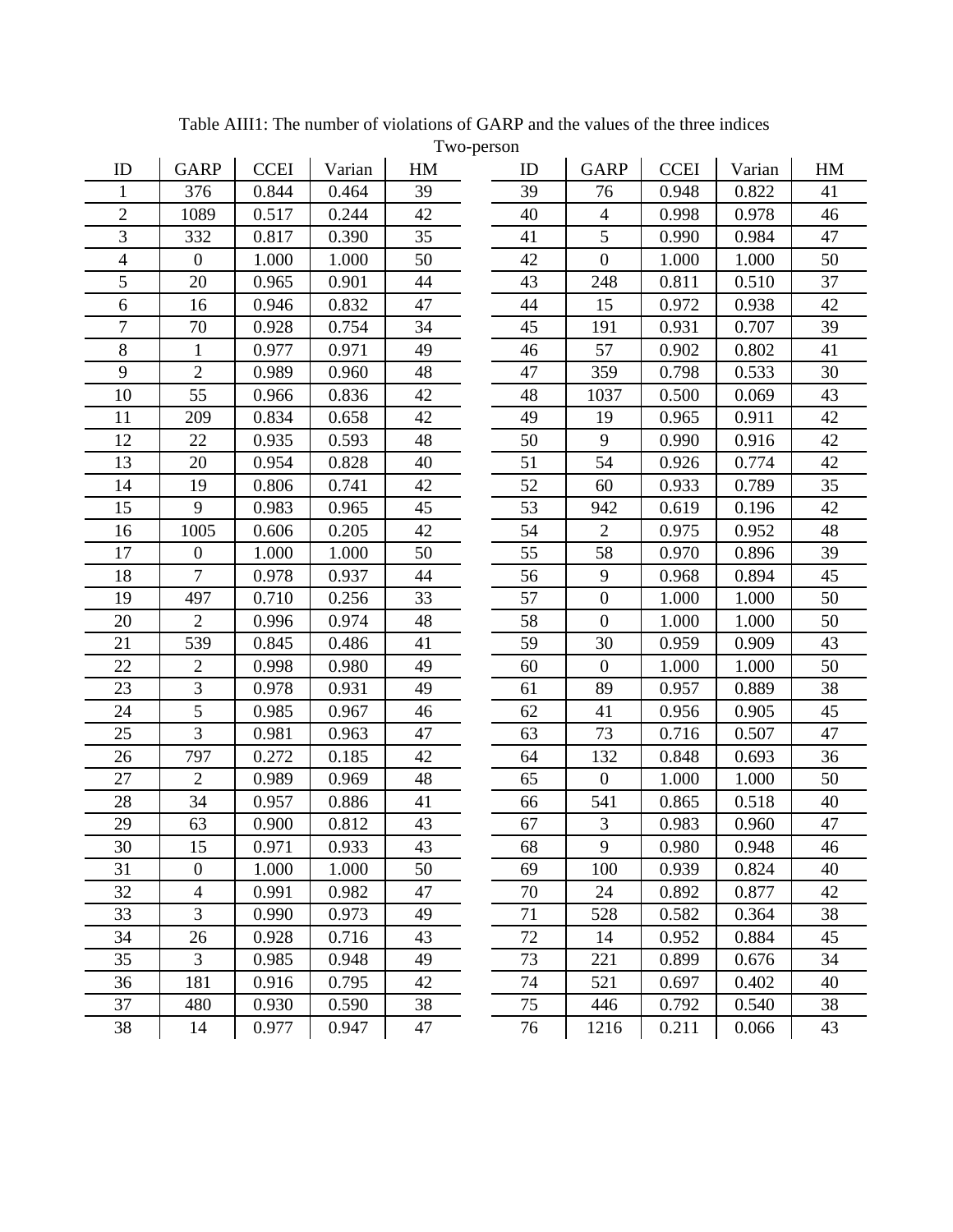| ID  | <b>GARP</b>      | <b>CCEI</b><br>Varian |       | HM |  |
|-----|------------------|-----------------------|-------|----|--|
| 135 | $\boldsymbol{0}$ | 1.000                 | 1.000 | 50 |  |
| 136 | 57               | 0.982                 | 0.822 | 44 |  |
| 137 | 608              | 0.699                 | 0.273 | 32 |  |
| 138 | $\boldsymbol{0}$ | 1.000                 | 1.000 | 50 |  |
| 139 | $\overline{0}$   | 1.000                 | 1.000 | 50 |  |
| 140 | 1033             | 0.393                 | 0.127 | 43 |  |
| 141 | 250              | 0.723                 | 0.449 | 39 |  |
| 142 | $\overline{0}$   | 1.000                 | 1.000 | 50 |  |
| 143 | 65               | 0.669                 | 0.620 | 47 |  |
| 144 | 88               | 0.696                 | 0.586 | 43 |  |
| 145 | $\overline{2}$   | 0.998                 | 0.989 | 49 |  |
| 146 | 9                | 0.996                 | 0.967 | 47 |  |
| 147 | 12               | 0.986                 | 0.960 | 46 |  |
| 148 | 21               | 0.989                 | 0.926 | 45 |  |
| 149 | $\overline{0}$   | 1.000                 | 1.000 | 50 |  |
| 150 | $\overline{0}$   | 1.000                 | 1.000 | 50 |  |
| 151 | 81               | 0.848                 | 0.636 | 41 |  |
| 152 | 95               | 0.928                 | 0.671 | 42 |  |
| 153 | 277              | 0.683                 | 0.467 | 38 |  |
| 154 | $\overline{0}$   | 1.000                 | 1.000 | 50 |  |
| 155 | $\overline{2}$   | 0.996                 | 0.971 | 49 |  |
| 156 | 103              | 0.862                 | 0.769 | 39 |  |
| 157 | $\overline{4}$   | 0.985                 | 0.980 | 48 |  |
| 158 | $\overline{0}$   | 1.000                 | 1.000 | 50 |  |
| 159 | 26               | 0.972                 | 0.917 | 46 |  |
| 160 | $\overline{0}$   | 1.000                 | 1.000 | 50 |  |
| 161 | 21               | 0.933<br>0.793        |       | 44 |  |
| 162 | $\overline{2}$   | 0.991                 | 0.990 | 49 |  |
| 163 | 92               | 0.906                 | 0.554 | 45 |  |
| 164 | 561              | 0.689                 | 0.435 | 35 |  |
| 165 | 189              | 0.902                 | 0.766 | 41 |  |
| 166 | 373              | 0.894                 | 0.539 | 25 |  |
| 167 | 5                | 0.994                 | 0.969 | 49 |  |
|     |                  |                       |       |    |  |

| ID             | <b>GARP</b>      | <b>CCEI</b> | Varian | HM         | ID  | <b>GARP</b>      | <b>CCEI</b> | Varian | HM |
|----------------|------------------|-------------|--------|------------|-----|------------------|-------------|--------|----|
| 135            | $\theta$         | 1.000       | 1.000  | 50         | 168 | 337              | 0.789       | 0.427  | 30 |
| 136            | 57               | 0.982       | 0.822  | 44         | 169 | $\overline{0}$   | 1.000       | 1.000  | 50 |
| 137            | 608              | 0.699       | 0.273  | 32         | 170 | 8                | 0.969       | 0.929  | 47 |
| 138            | $\boldsymbol{0}$ | 1.000       | 1.000  | 50         | 171 | $\boldsymbol{0}$ | 1.000       | 1.000  | 50 |
| 139            | $\boldsymbol{0}$ | 1.000       | 1.000  | 50         | 172 | 87               | 0.949       | 0.843  | 47 |
| 140            | 1033             | 0.393       | 0.127  | 43         | 173 | 51               | 0.878       | 0.789  | 46 |
| 141            | 250              | 0.723       | 0.449  | 39         | 174 | 23               | 0.926       | 0.900  | 46 |
| 142            | $\overline{0}$   | 1.000       | 1.000  | 50         | 175 | 43               | 0.886       | 0.803  | 44 |
| 143            | 65               | 0.669       | 0.620  | 47         | 176 | 6                | 0.989       | 0.932  | 48 |
| 144            | 88               | 0.696       | 0.586  | 43         | 177 | 84               | 0.946       | 0.764  | 42 |
| 145            | $\overline{2}$   | 0.998       | 0.989  | 49         | 178 | $\overline{0}$   | 1.000       | 1.000  | 50 |
| 146            | 9                | 0.996       | 0.967  | 47         | 179 | 6                | 0.995       | 0.977  | 48 |
| 147            | 12               | 0.986       | 0.960  | 46         | 180 | $\boldsymbol{0}$ | 1.000       | 1.000  | 50 |
| 148            | 21               | 0.989       | 0.926  | 45         | 181 | $\boldsymbol{0}$ | 1.000       | 1.000  | 50 |
| 149            | $\boldsymbol{0}$ | 1.000       | 1.000  | 50         | 182 | 44               | 0.970       | 0.900  | 45 |
| 150            | $\boldsymbol{0}$ | 1.000       | 1.000  | 50         | 183 | 7                | 0.969       | 0.948  | 48 |
| 151            | 81               | 0.848       | 0.636  | 41         | 184 | 6                | 0.994       | 0.978  | 47 |
| 152            | 95               | 0.928       | 0.671  | 42         | 185 | 375              | 0.824       | 0.379  | 40 |
| 153            | 277              | 0.683       | 0.467  | 38         | 186 | 12               | 0.971       | 0.963  | 44 |
| 154            | $\boldsymbol{0}$ | 1.000       | 1.000  | 50         | 187 | 53               | 0.958       | 0.858  | 40 |
| 155            | $\overline{2}$   | 0.996       | 0.971  | 49         | 188 | $\boldsymbol{0}$ | 1.000       | 1.000  | 50 |
| 156            | 103              | 0.862       | 0.769  | 39         | 189 | $\overline{2}$   | 0.989       | 0.987  | 49 |
| 157            | $\overline{4}$   | 0.985       | 0.980  | 48         | 190 | 8                | 0.992       | 0.982  | 48 |
| 158            | $\overline{0}$   | 1.000       | 1.000  | 50         | 191 | 94               | 0.932       | 0.851  | 44 |
| 159            | 26               | 0.972       | 0.917  | 46         | 192 | 85               | 0.864       | 0.681  | 44 |
| 160            | $\boldsymbol{0}$ | 1.000       | 1.000  | 50         | 193 | 131              | 0.884       | 0.713  | 39 |
| 161            | 21               | 0.933       | 0.793  | 44         | 194 | 336              | 0.837       | 0.603  | 19 |
| 162            | $\overline{2}$   | 0.991       | 0.990  | 49         | 195 | $\overline{0}$   | 1.000       | 1.000  | 50 |
| 163            | 92               | 0.906       | 0.554  | 45         | 196 | $\overline{4}$   | 0.991       | 0.961  | 48 |
| 164            | 561              | 0.689       | 0.435  | 35         | 197 | 48               | 0.926       | 0.901  | 44 |
| 165            | 189              | 0.902       | 0.766  | 41         | 198 | 8                | 0.976       | 0.971  | 48 |
| 166            | 373              | 0.894       | 0.539  | 25         | 199 | 6                | 0.960       | 0.776  | 48 |
| $1$ $\sim$ $-$ |                  | 0.001       | 0.050  | $\sqrt{2}$ |     |                  |             |        |    |

Three-person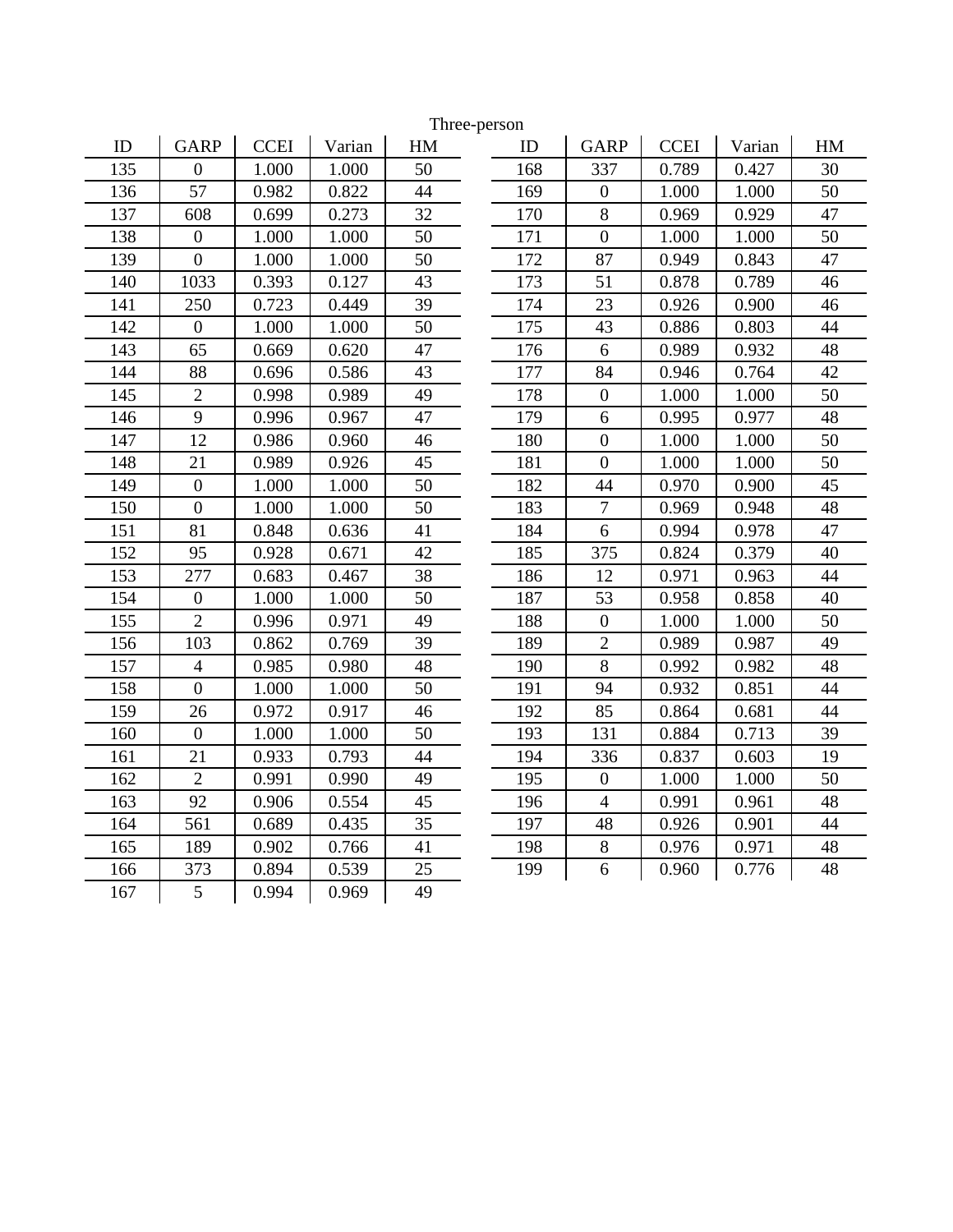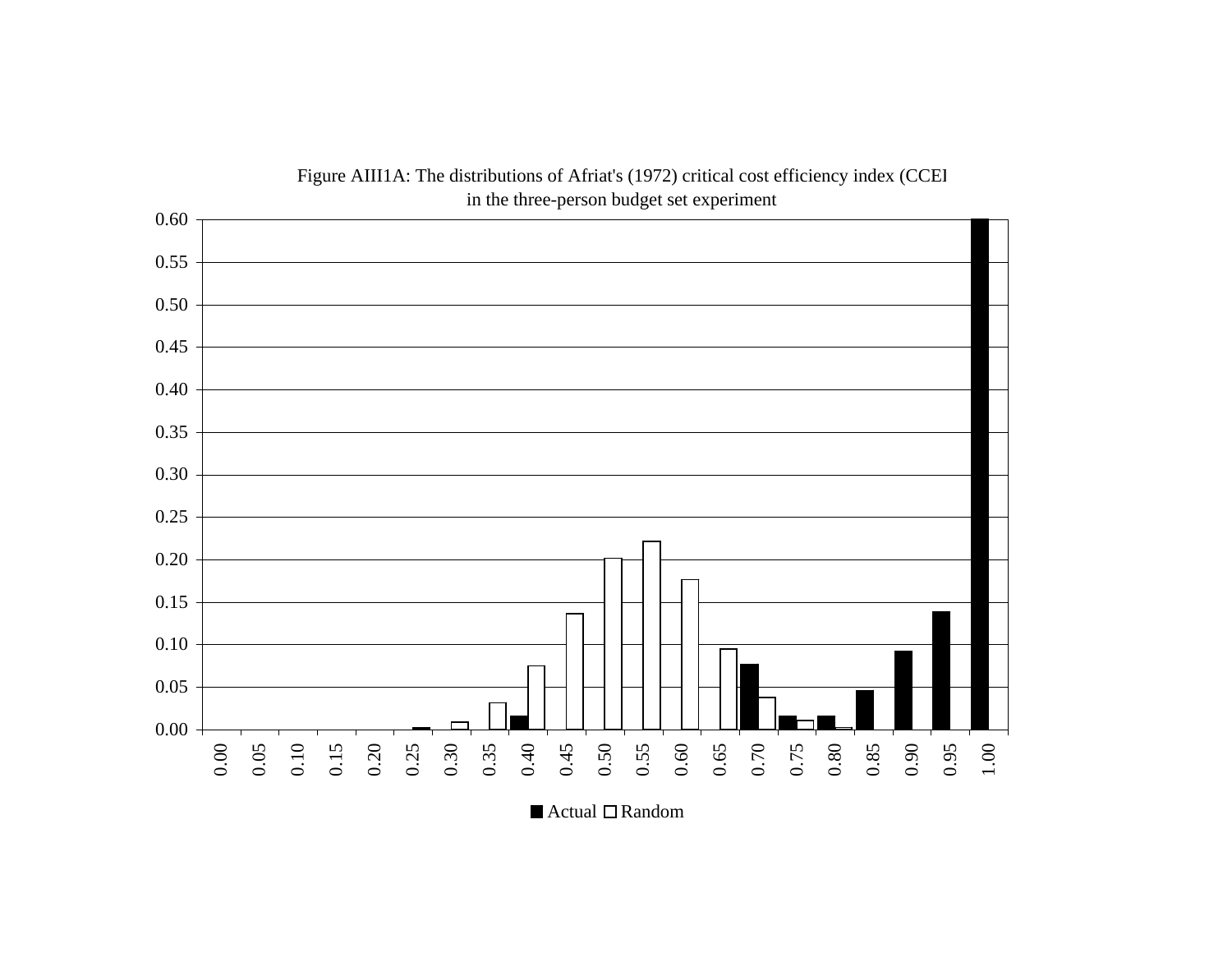

Figure AIII1B: The distributions of Varian (1991) inde x

 $\blacksquare$  Two-person  $\Box$  Three-person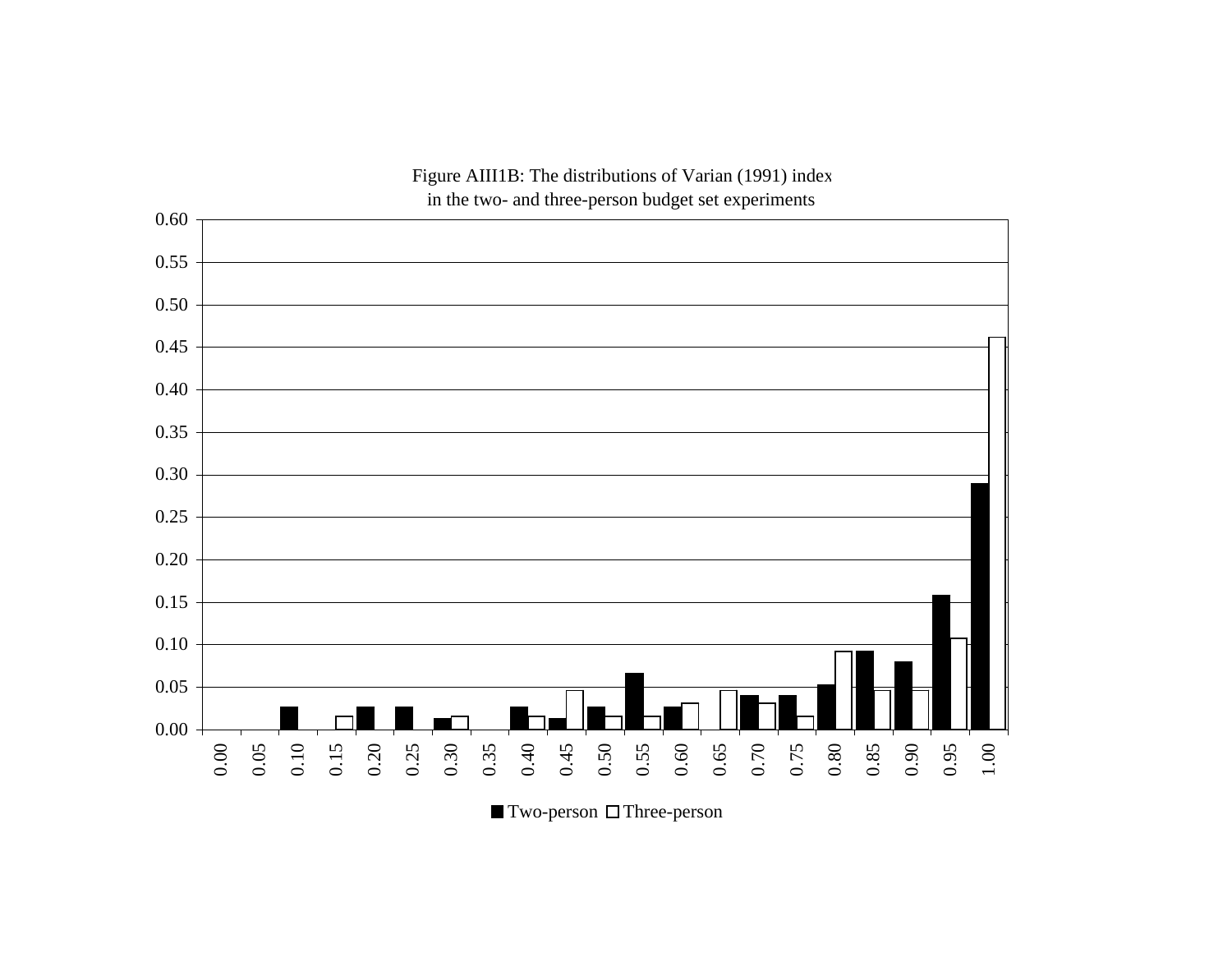